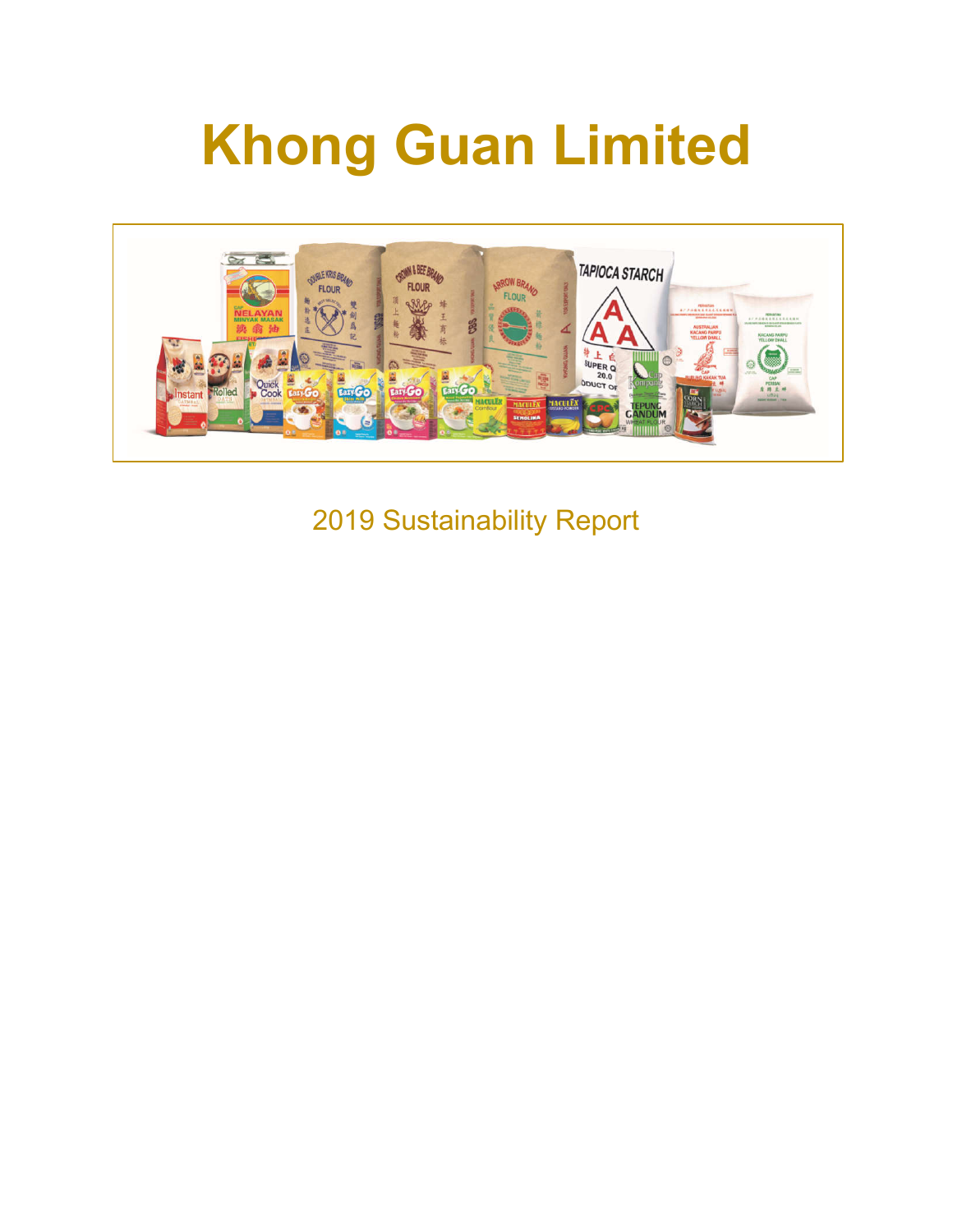# Message from the Board of Directors

We are pleased to present Khong Guan Limited's (KGL) Sustainability Report for our financial year ended 31 July 2019 (the "Report"). This Report is set out on a "comply or explain" basis in accordance with Rule 711B and Practice Note 7.6 of the Singapore Exchange Securities Trading Limited (SGX-ST) Listing Manual on Continuing Listing Obligations. KGL has chosen the Global Reporting Initiative (GRI) framework as it is the most established international sustainability reporting standard and in respect of the extent to which such framework is applied, this Report has been prepared in accordance with the GRI reporting guidelines, at "Core" option. Corresponding to GRI's emphasis on materiality, the Report highlights the key environmental, social and governance related initiatives carried out by KGL throughout a 12 month period, from 1 August 2018 to 31 July 2019.

In defining our reporting content, we applied the GRI principles by considering the KGL Group's activities, impacts as well as expectations and interests of our stakeholders. We observe the following four principles: materiality, stakeholder inclusiveness, sustainability index and completeness. For reporting quality, we observed the principles of balance, comparability, accuracy, timeliness, clarity and reliability.

The ESG data and information provided have not been verified by an independent third party. Data has been obtained from reports generated from internal accounting systems and we have relied on internal data monitoring and verification to ensure accuracy.

We welcome feedback from our stakeholders with regards to our sustainability efforts as this will enable us to improve our policies, systems and results. Please send your comments and suggestions to enquiries@kg.com.sg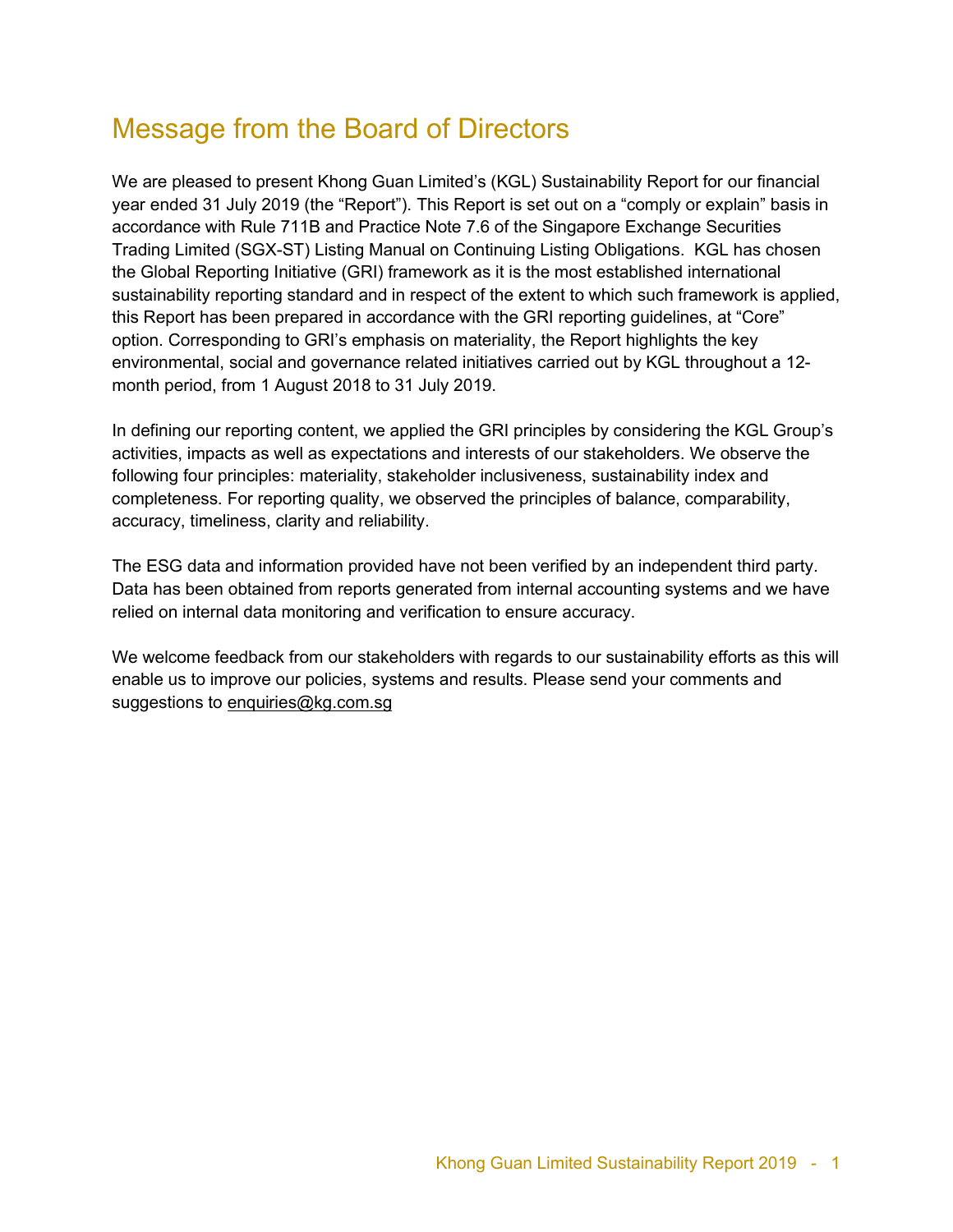# Board Statement on Sustainability

KGL recognizes the importance of sustainability and we have a Sustainability Committee that leads sustainability efforts throughout the group. The Sustainability Committee reports directly to the Board which considers sustainability issues as part of its strategic formulation, determines the material environmental, social and governance (ESG) factors and oversees the management and monitoring of these factors.

The Group is always adapting to key stakeholders' concerns, closing any potential gaps and capitalizing on any given opportunity. KGL's board is positively committed to support the management in upholding governance and sustainability practices to achieve long-term success and value for all our stakeholders.

# Sustainability Governance

At KGL we believe strong governance is the key to a sustainable business. Throughout the 2019 financial year, we continued to comply with the Singapore Exchange (SGX) Code of Corporate Governance. Please refer to the Financial Statements for further details.

As part of our commitments together with our subsidiaries and associates, our products and services meet all the requirements of our customers and the regulatory bodies of the countries being Malaysia and Singapore, we operate in. We work towards having all our products meet all the environmental and safety standards that are expected of us.

The Group has procedures, especially in KGL's 30% associate, United Malayan Flour (UMF), in place to enforce good labour practices in all our operations. We also provide many training opportunities for continuous employee development. The results are a loyal workforce, many of whom have been with us for decades, as well as the quality and delivery of our products and services. We strongly believe that in the long run, enforcing good labour practices will have a positive impact on our economic performance. We value our relationships with our clients and the wider community in which we operate and it is these relationships that helped us through challenging times in the past.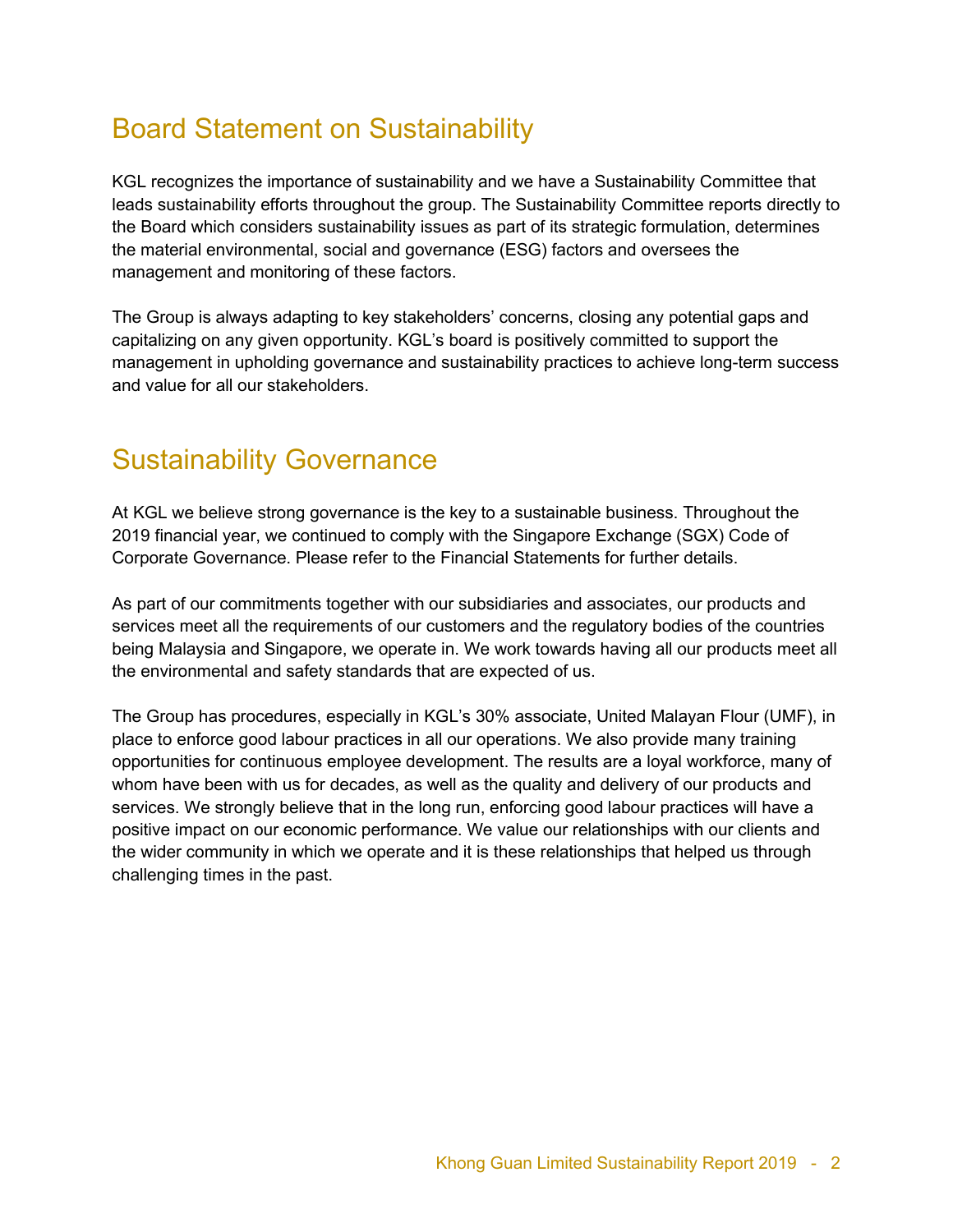## About our Business

The Group, which comprises KGL and its subsidiaries possess a thriving trading and distribution business in Malaysia dealing in fast-moving consumer goods (FMCG) products and food ingredients. These are operated through holdings in our subsidiaries Tong Guan Food Products Sdn Bhd (TGF) and Swee Hin Chan Company Sdn Bhd (SHC). In addition, our 30% equity held associate, United Malayan Flour (1996) Sdn Bhd (UMF) is a diversified group mainly dealing in wheat flour, oatmeal, pulses, cooking oils and cereals

This report focuses on KGL's subsidiaries SHC and TGF as well as our associate, UMF; and in turn, UMF's subsidiary, Federal Oat Mills (FOM). Together, these business units contribute to the majority of our economic activity and/or financial results. Please refer to the group chart below showing the relationships of the subsidiaries and its associates.



#### Khong Guan Limited Group Chart

Diagram 1: KGL Group Chart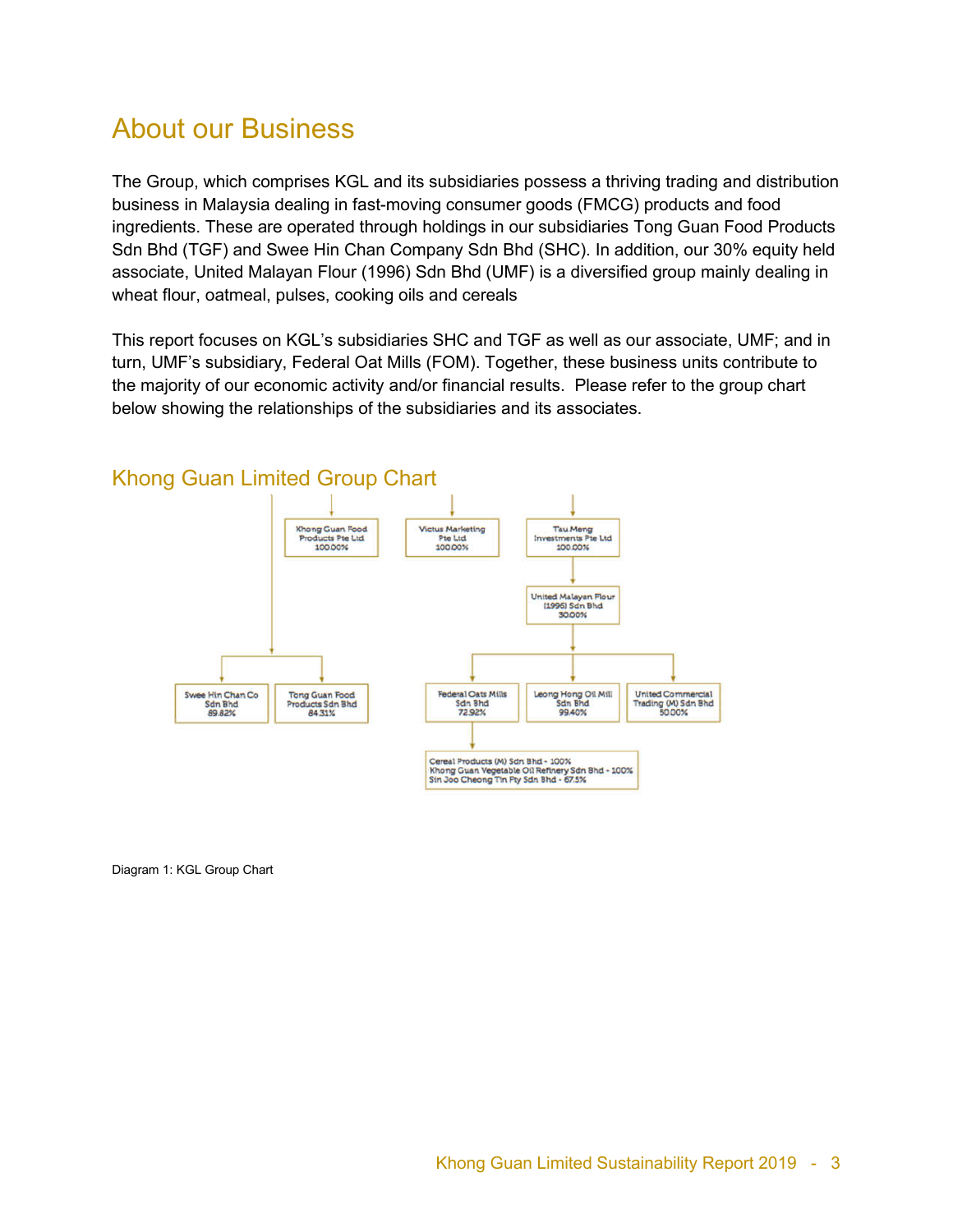The Group has a diversified portfolio of products and exports to over 30 countries worldwide.

SHC is an established and renowned importer and distributor of high-quality flour and starches. Steeped in tradition yet enterprising, SHC has built a proven track record of delivering highquality flour and starch products with value pricing and reliable service.

Our wheat flour and starch products are *halal* certified by Jabatan Kemajuan Islam Malalysia (JAKIM). JAKIM is the agency responsible for the Islamic affairs including *halal* certification of products required by Shariah laws in Malaysia. Today, SHC's starch business is one of the market leaders in Malaysia.

TGF was incorporated in March 1973, and commenced business as an importer and distributor of flour and biscuits. It has been entrusted with the responsibility of marketing our wide range of products for the state of Sabah.

Today, TGF has grown into a full-fledged trading house that markets and distributes consumer products, such as foodstuffs and household products, from a variety of renowned brands throughout the entire state of Sabah. Specifically, the range of products includes biscuits, snacks & candies, canned food, beverages, household, oral and personal care items produced by leading international manufacturers such as Khong Guan, Ayam Brand, Mentos, Captain Oats and Tai Sun. A large sales force that services more than 3,000 retail outlets supports the branch offices in all major towns of Sabah. This dedicated sales force ensures that our branches are able to operate smoothly and effectively.

TGF has been importing and distributing products from renowned brands for over 40 years in Sabah, from cities to small towns and villages through outlets such as supermarkets, minimarkets, retail shops, hotels, modern food and beverage outlets, coffee shops and roadside stalls. Our distribution strength has helped our principal partners' brands to reach many corners of Sabah.

The Group and all its subsidiaries have always focused on product safety and compliance with local laws and regulations to bring our consumers quality products. We have also long focused on developing our human resources to ensure sustainable economic performance. Today, these values serve us well as we proudly present our Report.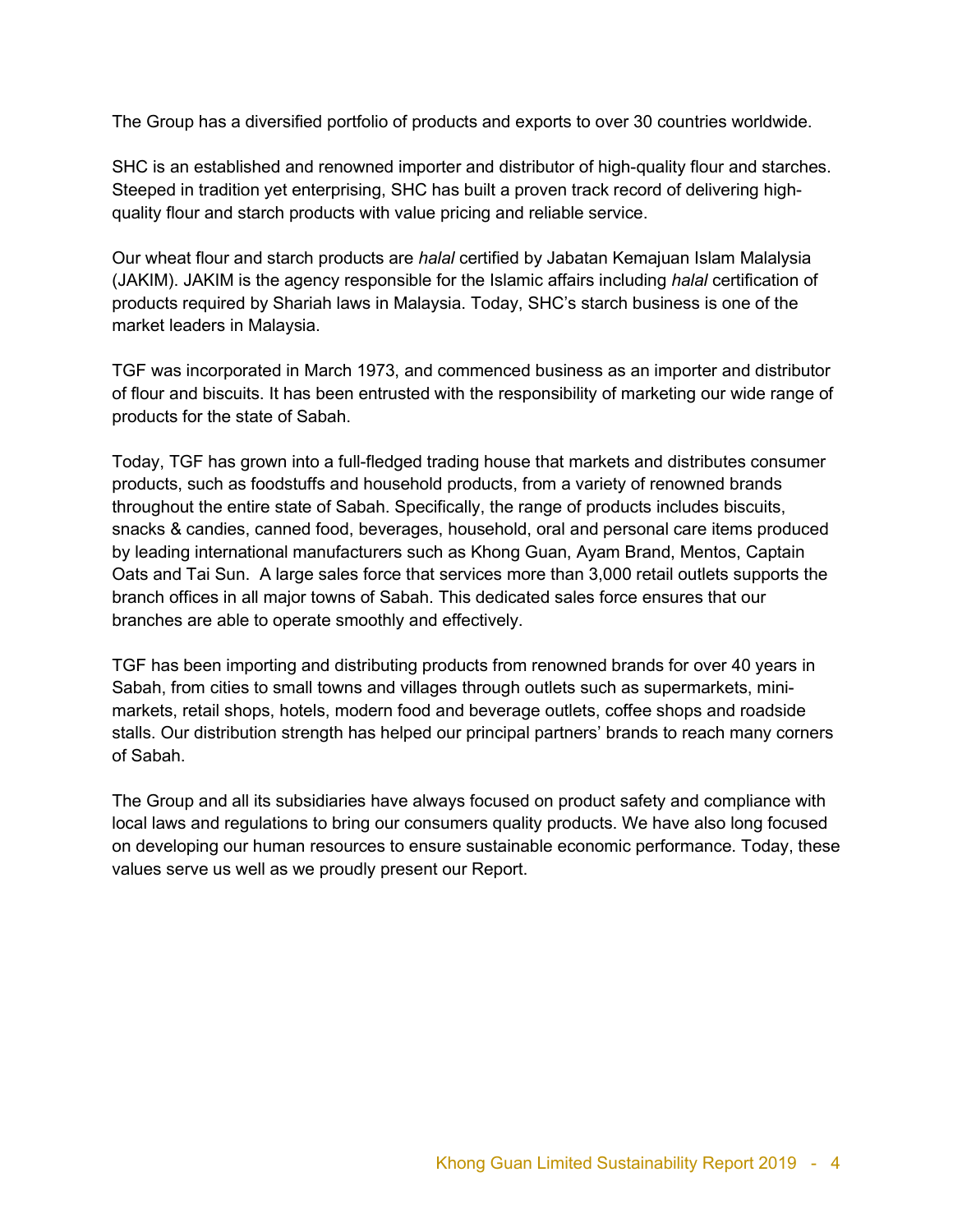# Management Approach

In preparation for this Report, in June 2019, the Group carried out an annual thought exercise with the senior staff and external stakeholders at KGL, TGF and SHC to determine what values each entity finds important today, visualize these values and then map them against new sustainability targets that we will establish on a going forward basis. For FY2019, we have identified socioeconomic compliance as the key material factor:

#### Material ESG Factors



Diagram 2: Material Factors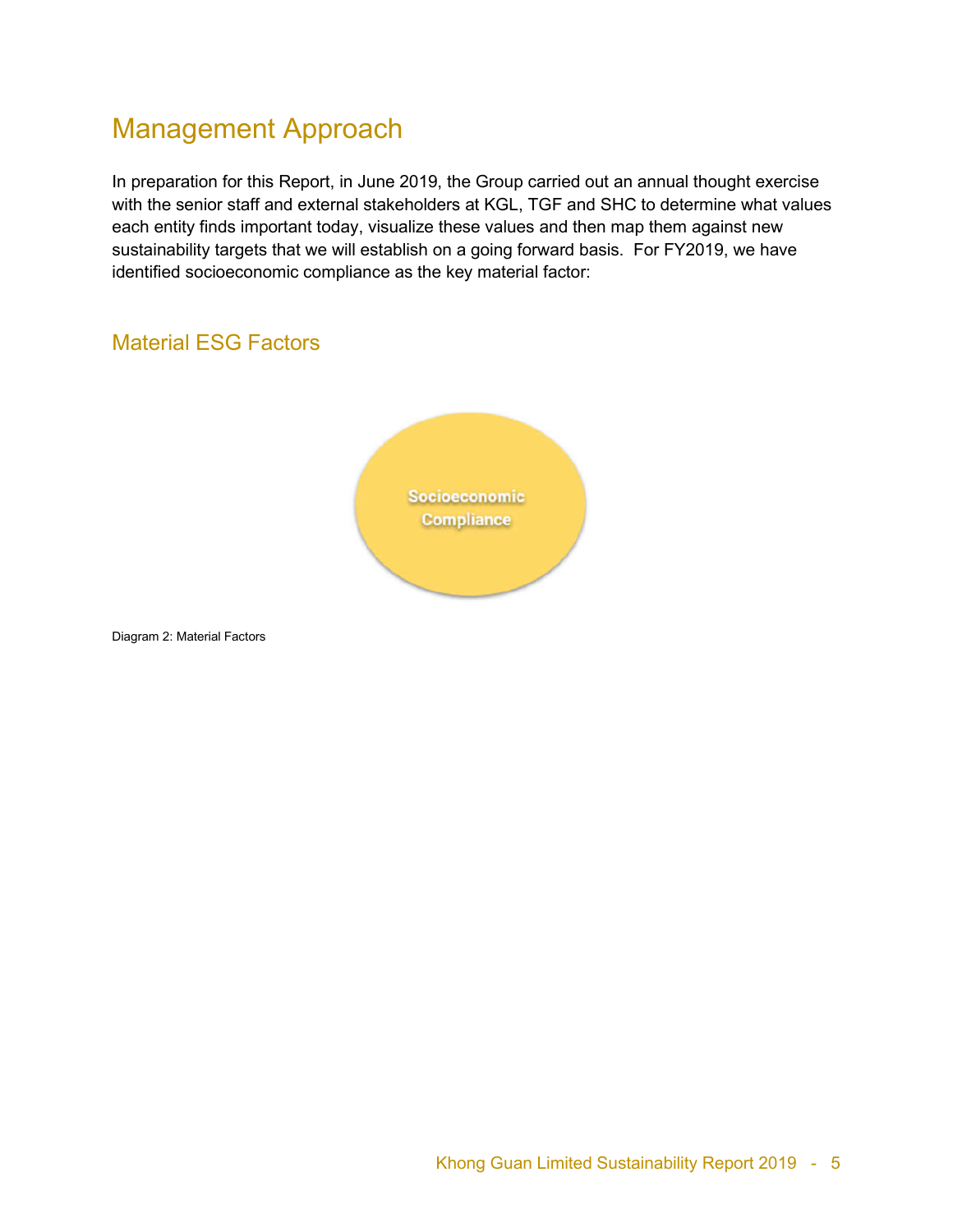Our sustainability team is made up of representatives from each main subsidiary of the Group. The Group has constituted a Sustainability Committee with one sustainability officer from each of its subsidiaries: SHC and TGF and two sustainability officers from KGL itself to further refine and develop our sustainability efforts. In addition, UMF works closely with KGL on its sustainability initiatives and efforts. Please see Diagram 3 for the "Composition of Sustainability Committee" below.



#### Composition of Sustainability Committee

Diagram 3: Composition of Sustainability Committee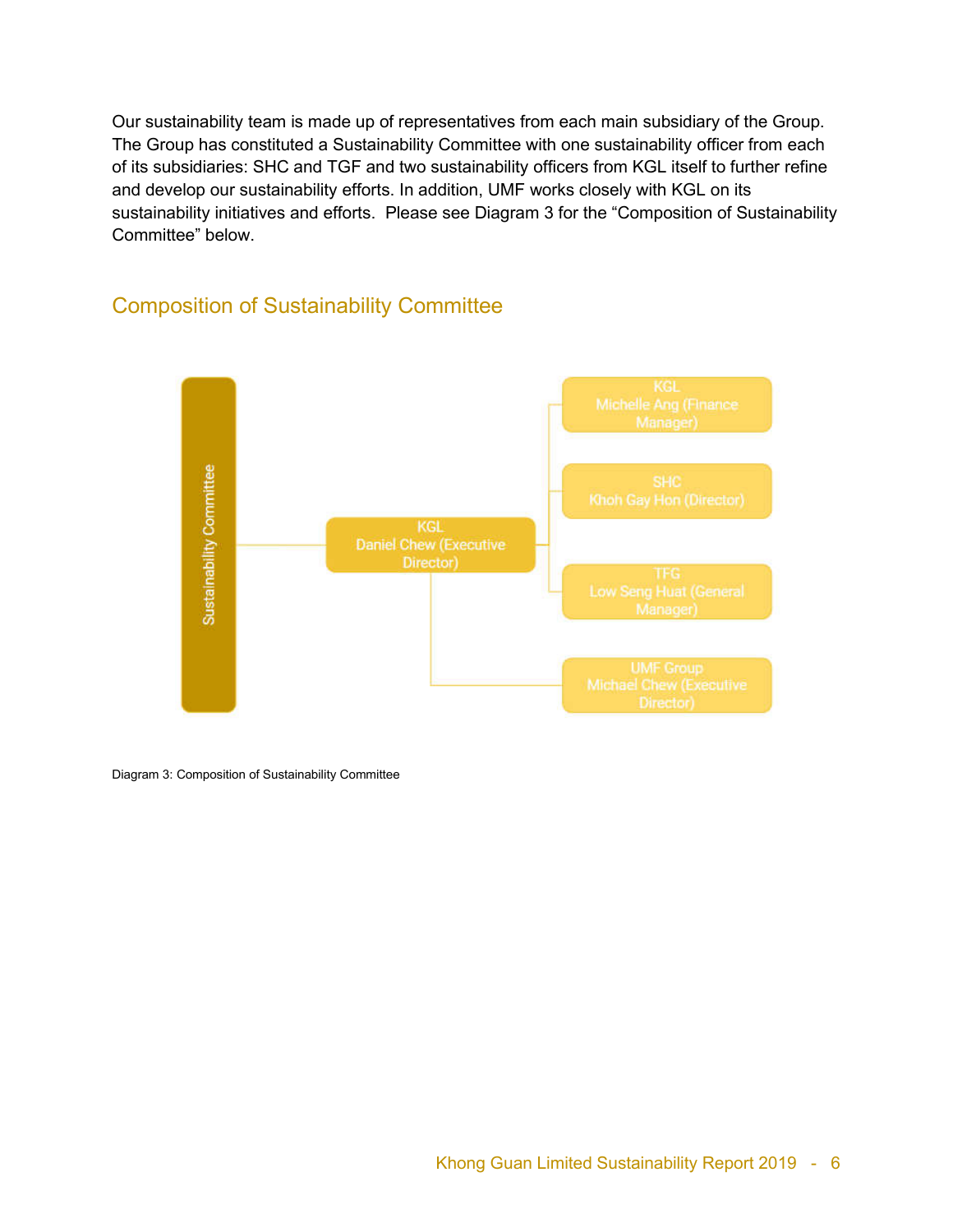# Engagement of Key Stakeholders

The Group is committed to engage all our stakeholders as part of our continued sustainability endeavors. We view stakeholder engagement as a continual process. We engage with our stakeholders in a variety of formal and informal settings from the annual general meeting to ongoing dialogue with our partners and suppliers on how to improve our products and supply chains. We listen to feedback from our consumers regarding our products, including those under FOM, a subsidiary of UMF. Our operations as well as those under our associate, UMF, continually engage with relevant authorities to ensure we stay abreast of any concerns and legal developments. We also listen to our employees and engage with industry trade groups in our day-to-day business.

| <b>Stakeholders</b>                       | <b>Engagement Platforms</b>                                                                                                                                                  | <b>Frequency of Engagement</b>  |
|-------------------------------------------|------------------------------------------------------------------------------------------------------------------------------------------------------------------------------|---------------------------------|
| Employees                                 | Orientation training for new recruits<br>Annual performance review and appraisals<br>Team-building events<br>Town hall sessions<br>Electronic communication and notice board | Throughout the year             |
| <b>Customers</b>                          | Business review meetings<br><b>Customer visits</b>                                                                                                                           | Throughout the year             |
| <b>Suppliers and Service</b><br>Providers | Supplier surveys<br>Business meetings with critical suppliers<br>Supplier factory audit                                                                                      | Throughout the year             |
| <b>Shareholders</b>                       | Web portal & electronic mail<br><b>Annual General Meeting</b><br><b>Group Annual Report</b>                                                                                  | Throughout the year<br>Annually |
| Local communities                         | National events such as Singapore National<br>Day.                                                                                                                           | Throughout the year             |
| Local government                          | Participation in government agencies' seminars<br>on policy updates<br>On-site advisory visits<br>Regular reports                                                            | Throughout the year             |

Below is a summary of the engagement platforms and its frequency with various key stakeholders.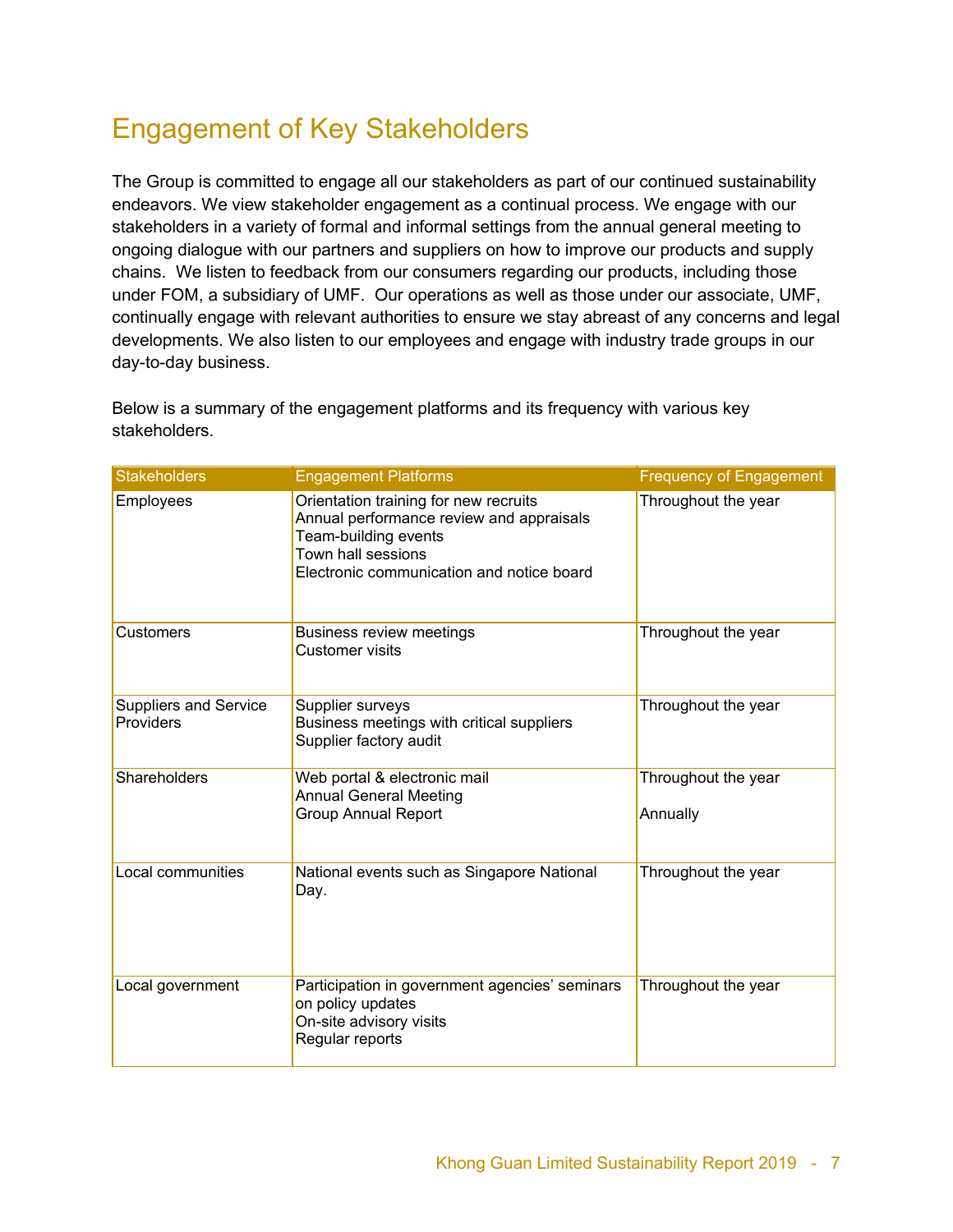## **Governance**

#### Corporate Governance and Risk Management

Please refer to our Risk Management Policies and Processes in accordance with the Singapore Exchange's Code of Corporate Governance of our financial statements for the financial year ended 31st July 2019 for further details.

## Economic

#### Market Presence

SHC operates a network of distributors and manufacturers for starches, wheat flour and food products in Malaysia.

The key strength of TGF is the strength of our distribution network across all major towns in Sabah. We supply and deliver a wide range of basic food products such as flour, cooking oil, dairy products and enable our customers to enjoy the ease of having a single supply source for the majority of their food products. Building on this strength, TGF continues to expand upon the range of products we carry.

UMF serves a wide clientele base from small-medium enterprises to large-scale multinational manufacturers through an extensive distribution network that spans the Peninsular and East Malaysia, as well as Singapore and Thailand.

## **Environmental**

#### Energy and Water

Being a stakeholder in the environment in which we operate in, the Group will continue to monitor electricity and water usage to ensure they do not vary greatly from the previous year. Currently the electricity and water usage costs are not deemed material in our business and, barring unforeseen circumstances, are not expected to have any significant increases in the foreseeable future.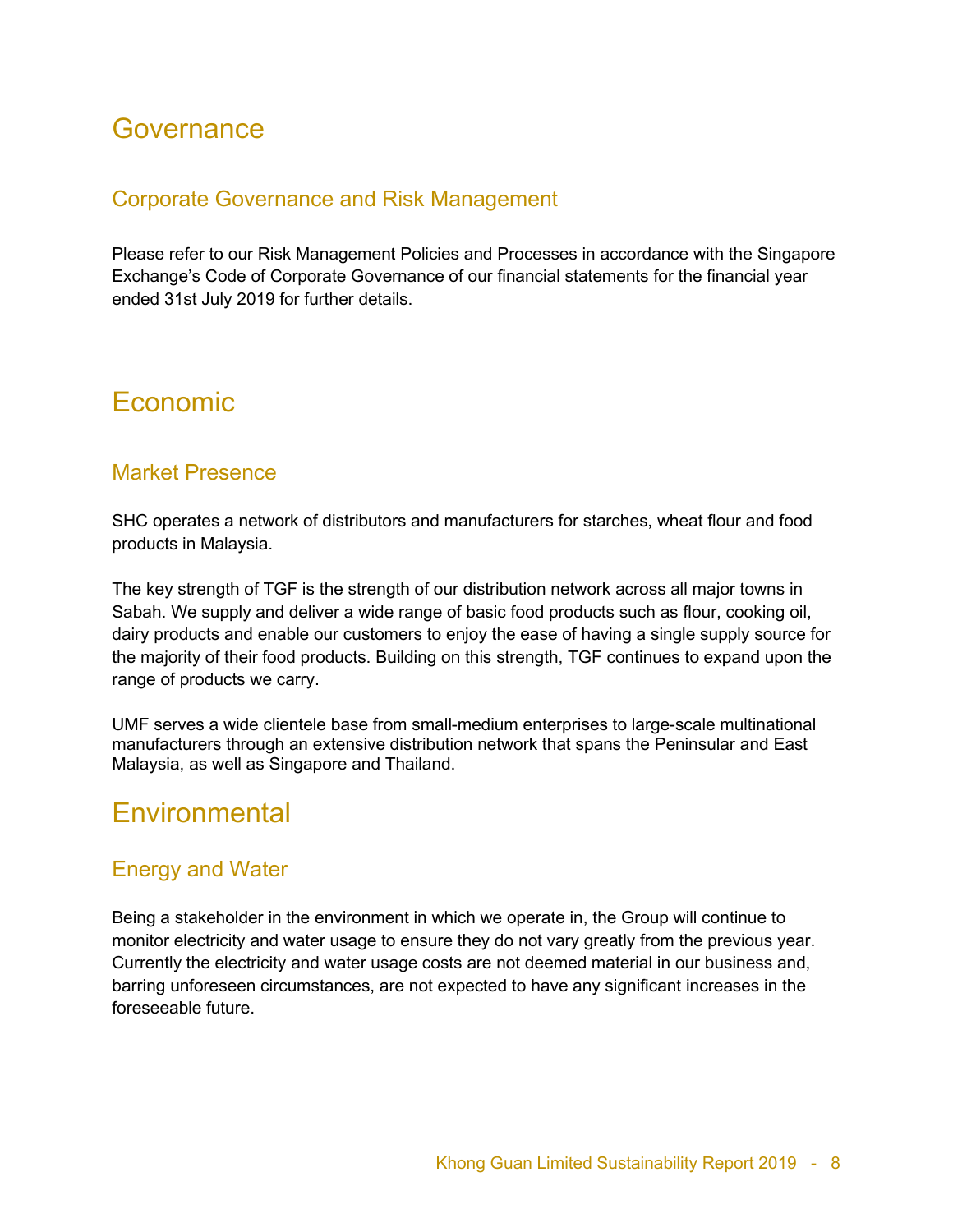#### Lists of Memberships in Business Associations

The Group's companies are members of a number of associations of which most Singaporean and Malaysian businesses in the same sector are members too. These include a number of business federations and food manufacturer's associations. In Singapore, they are the Singapore Business Federation (SBF), Food Manufacturers Association (FMA) and Singapore Bakery & Confectionery Trade Association (SBCTA). In Malaysia, they are the Federation of Malaysian Manufacturers (FMM), and Malaysian Employers Federation (MEF). Through participation in these associations, we endeavour to contribute to the overall quality standards of products and services, where applicable, and ethics, sustainability of resources and other initiatives.

#### **Transportation**

The Group has a network of carefully selected outsourced transport partners for goods delivery which has been proven to optimize resources and minimizes delivery costs.

## Social

#### Labour Practices and Decent Work

The Group does not condone and does not tolerate corruption or child labour in any form. All subsidiaries, including TGF and SHC are expected to adhere to these same policies and we expect the same from all our business partners. Our associate, UMF, also adopts similar policies.

The Group provides maternity leave for female staff in accordance with local labour laws. In Singapore, KGL provides 12 weeks of paid maternity leave for non-Singapore nationals, and 16 weeks for Singapore nationals. In Malaysia, SHC and TGF provide 60 days paid maternity leave.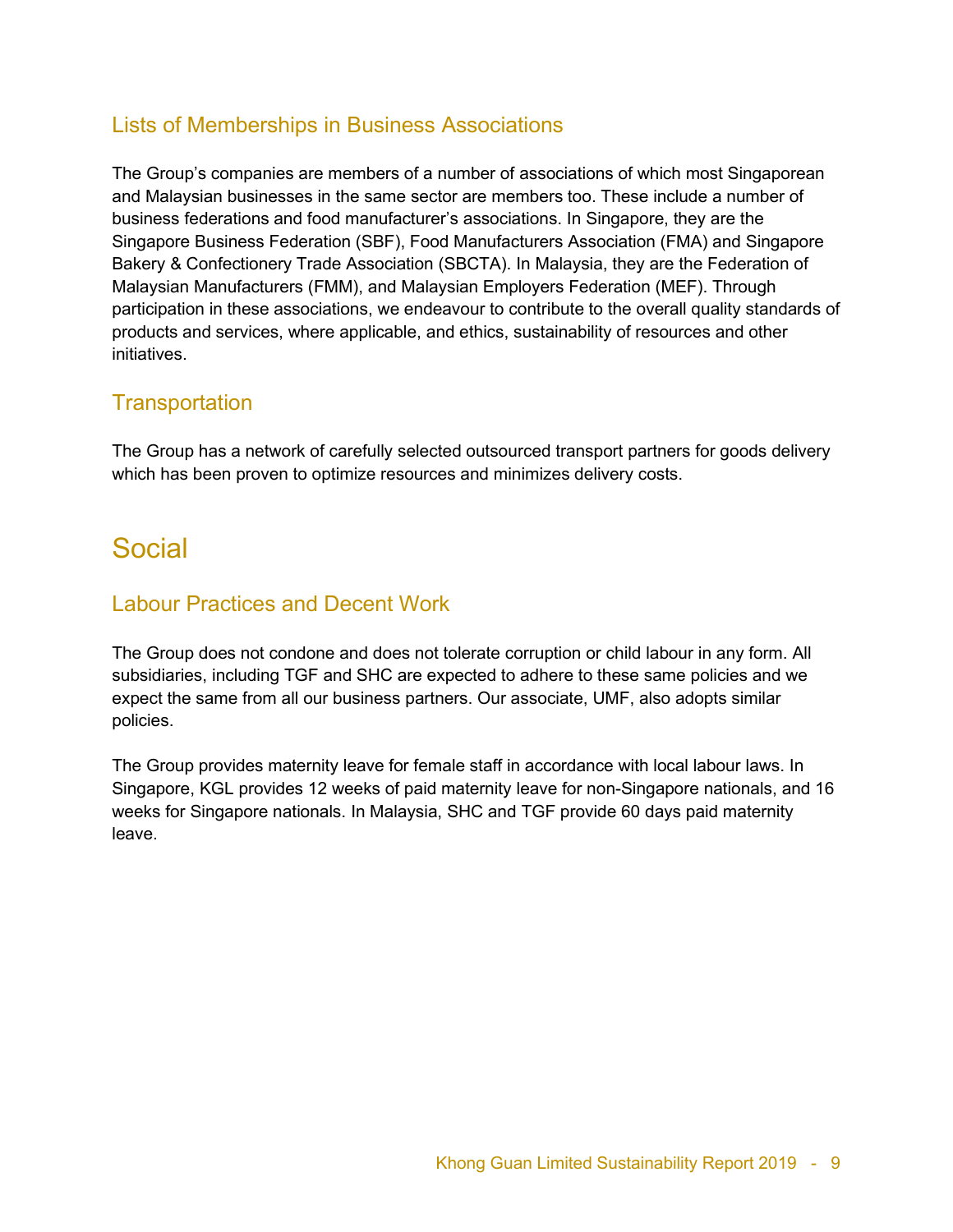#### Markets Served

The Group is involved in the trading and distribution businesses in Malaysia. We supply Fast Moving Consumer Goods and food ingredients via our subsidiaries, TGF and SHC. The Group's 30% associate, UMF, is a diversified group dealing in wheat flour, oatmeal, pulses, cooking oils, cereals and other investments. UMF group currently exports to over 30 countries in Asia, the Middle East, and Africa.

In Singapore, the Group continues to supply good quality wheat flour from UMF's wheat flour mill in Penang, Malaysia, to local food manufacturers and bakeries.

#### Supply Chain

The Group's main manufacturing footprint is indirect through its 30% associate, UMF which has a large grain processing operation. UMF works with selected, reliable grain merchants with a track record of providing quality and reliable supply of grains in order to provide our customers, whether consumers or food manufacturers, with quality products.

The following diagram detailed the value chain of UMF's key product, wheat flour.



Diagram 4: Supply Chain of UMF, 30% Associate of KGL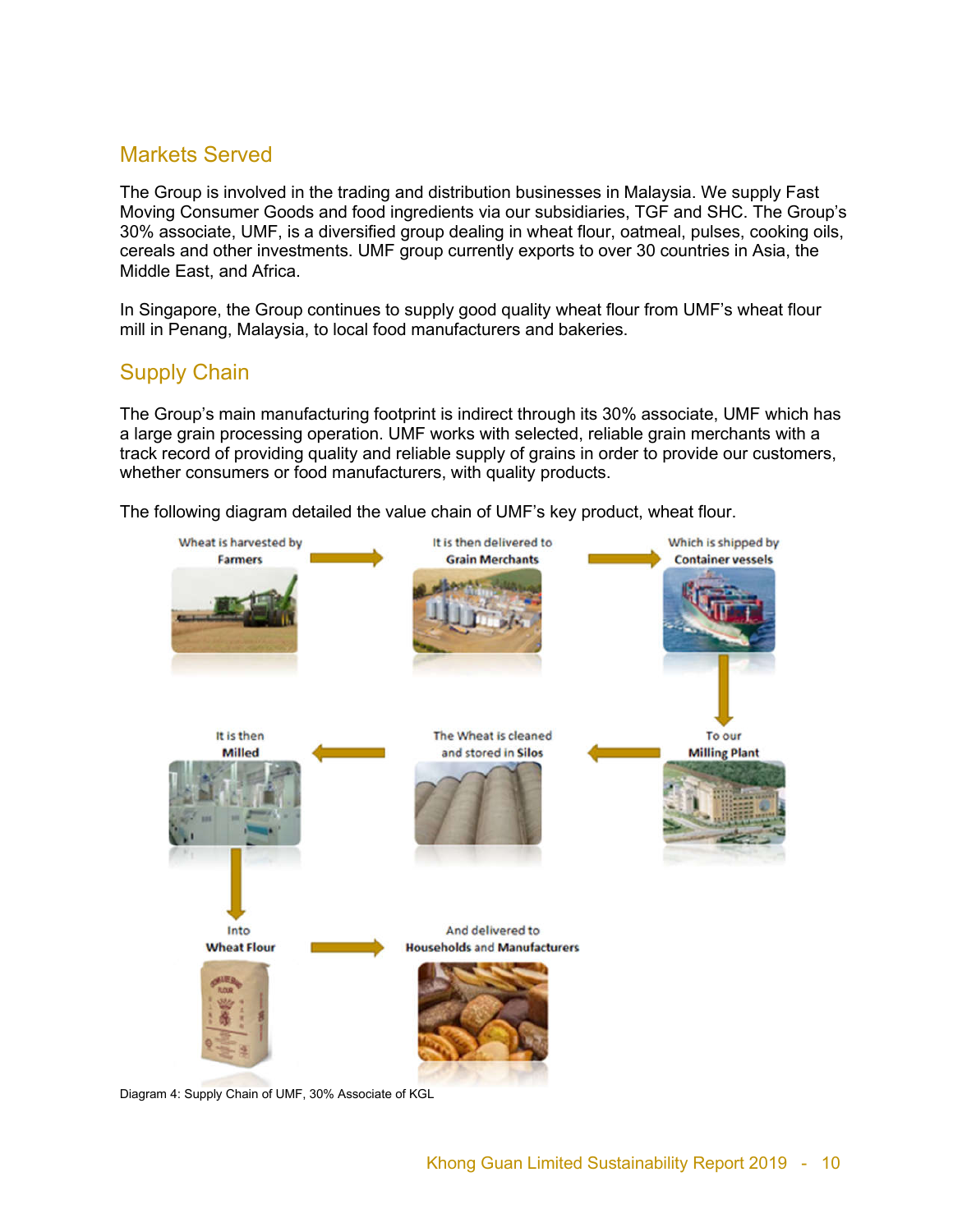#### Types of Customers

Products manufactured by UMF and other products distributed by the Group serve both households as well as food manufacturers including but not limited to bakeries, confectionaries, noodle manufacturers and wholesalers.

#### **Employment**

The Group employed 235 personnel as of 31st July 2019. Details of employees within the Group for 2019 and 2018 are as follows:-

| <b>Key Group</b><br><b>Companies in KGL</b> | Number of<br>employees as of<br>31 July 2019 | Percentage | Number of<br>employees as<br>for 31 July<br>2018 | Percentage |
|---------------------------------------------|----------------------------------------------|------------|--------------------------------------------------|------------|
| <b>KGL</b>                                  | 13                                           | 5.53%      | 13                                               | 5.58%      |
| <b>TGF</b>                                  | 184                                          | 78.30%     | 186                                              | 79.83%     |
| <b>SHC</b>                                  | 38                                           | 16.17%     | 34                                               | 14.59%     |
| Total                                       | 235                                          | 100%       | 233                                              | 100%       |

The following table sets forth the number of employees of our associate, UMF.

| UMF, 30%<br>associate of KGL | Number of<br>employees as of<br>31 July 2019 | Percentage | Number of<br>employees as<br>of 31 July<br>2018 | Percentage |
|------------------------------|----------------------------------------------|------------|-------------------------------------------------|------------|
| <b>UMF</b>                   | 138 <sub>1</sub>                             | 100%       | 127                                             | 100%       |

The current gender mix in the organization Group is made up of about 70% male and 30% female. Please refer to Figure 2 "KGL Gender Composition". KGL does not prioritize any gender, race or religion in its hiring decisions.

For full details of our revenue, please refer to our annual report.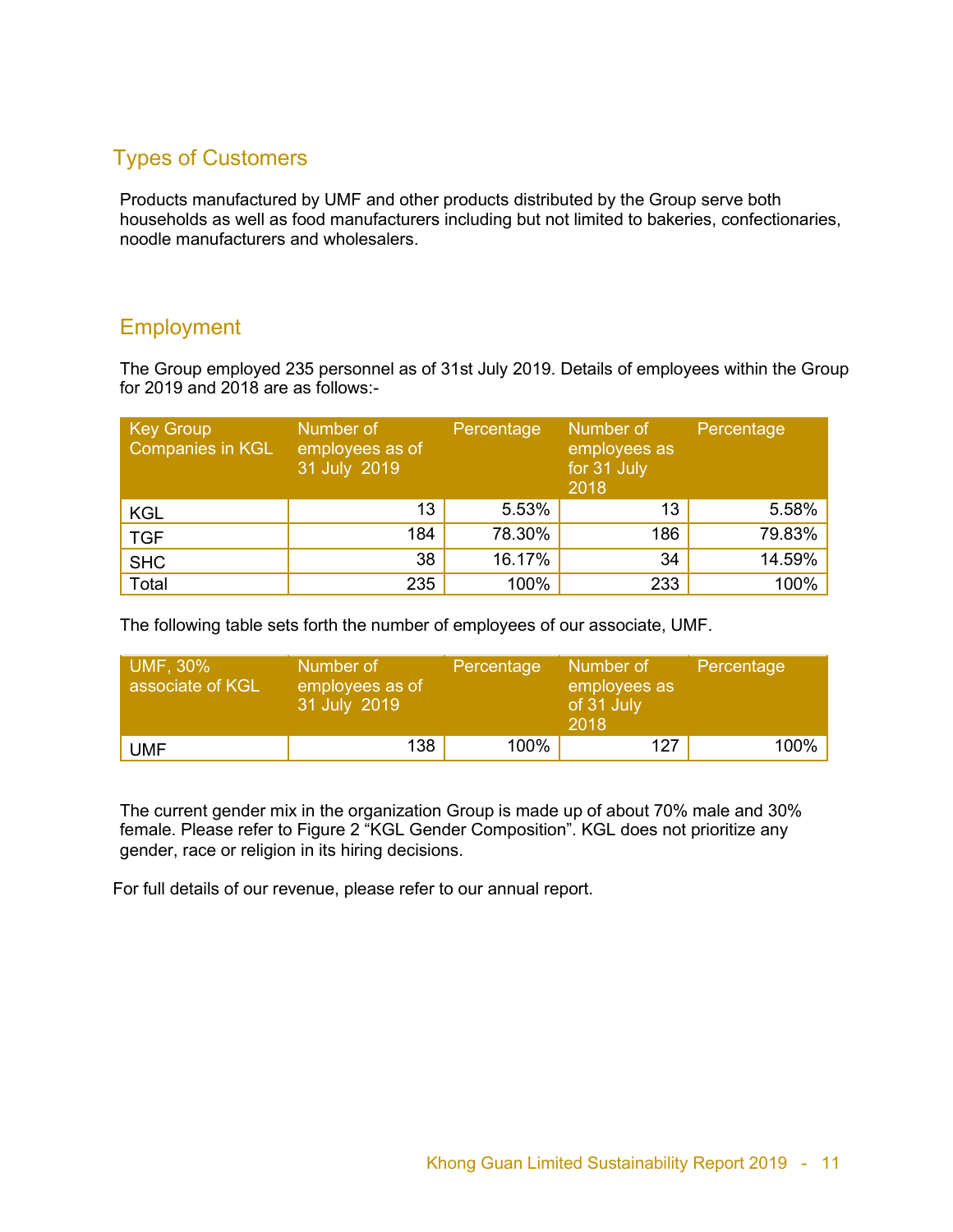

Figure 1, "Length of Service of KGL Employees", shows that many of our employees have offered significant and loyal services to the Group for many years, with a significant number having stayed with us for more than 21 years. Employee turnover rate has been low, less than 1% in FY2019, which is not significantly different from FY2018. This bears testament to the efficacy of our employment policy, which espouses the ideals of "family friendly" working conditions. We believe that our employees are happy with the prospect of life-long employment at the Group where we treat them as part of the family.

Figure 1A, "Length of Service of UMF Employees", shows a similar situation for UMF.

Figure 2, below compares the gender composition of the Group, in FY2018 and FY2019. About 70% of employees are male and the balance, female.



Figure 2A, shows a similar situation for UMF.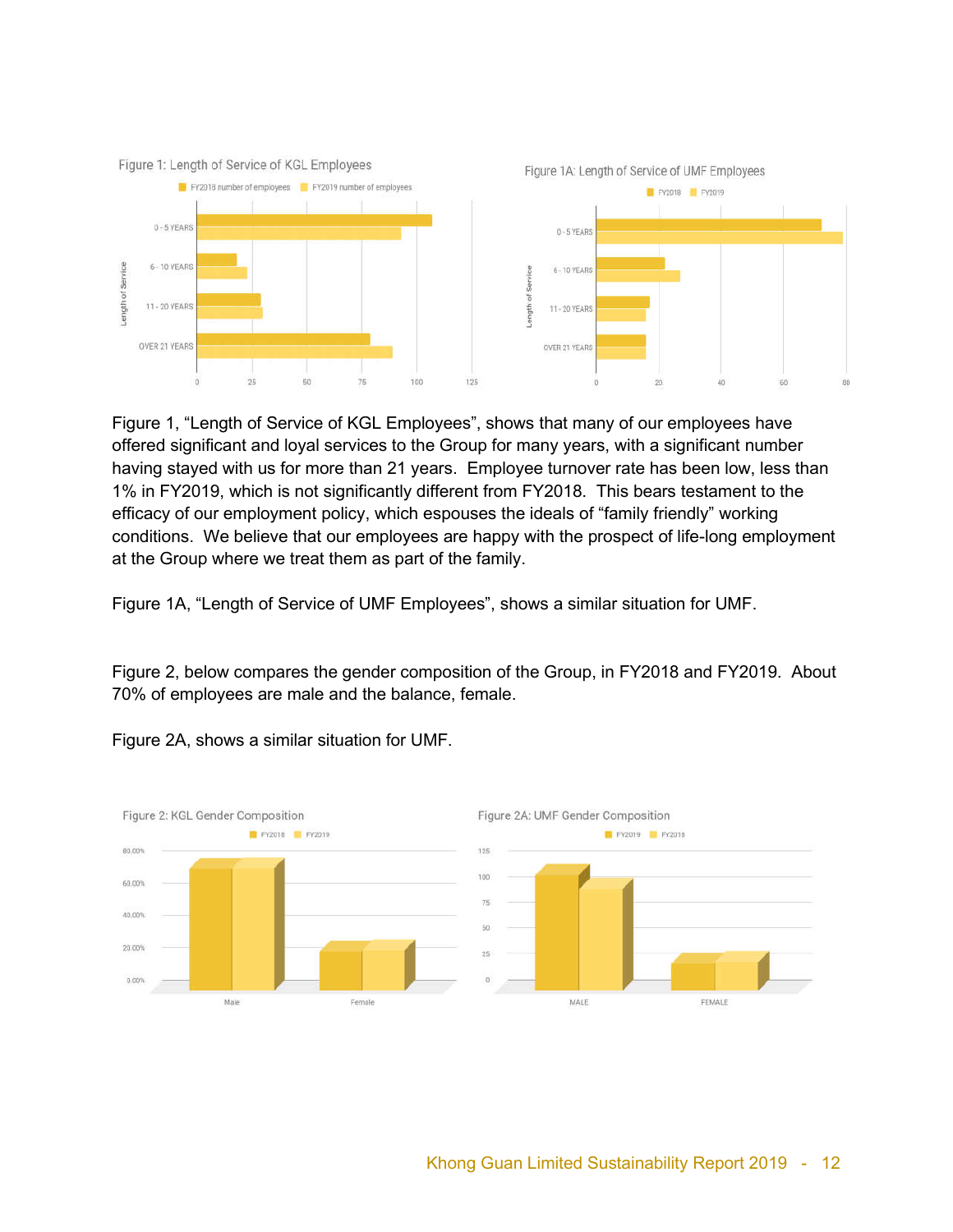The Group has a workforce made up of a diverse group of employees with a majority being of Chinese and Malay ethnicity as shown in Figure 3, "KGL Employee Ethnicity Breakdown FY2019". Figure 4 shows the FY2018 employee ethnicity breakdown.



#### Figure 3A and 4A shows the UMF equivalent for FY2019 and FY2018.

Figure 3A: UMF Employee Ethnicity breakdown FY2019





Figure 4A: UMF Employee Ethnicity breakdown FY2018

## Occupational Health and Safety

#### Training and Education

The Group has internal processes to ensure risks are minimized and that all potential hazards are identified and precautions are taken.

The KGL group of companies have formal management meetings at least every quarter together with the health and safety committee in order to update workplace safety protocols. If there are new products or equipment to be launched or purchased, as the case may be, more management meetings will be held.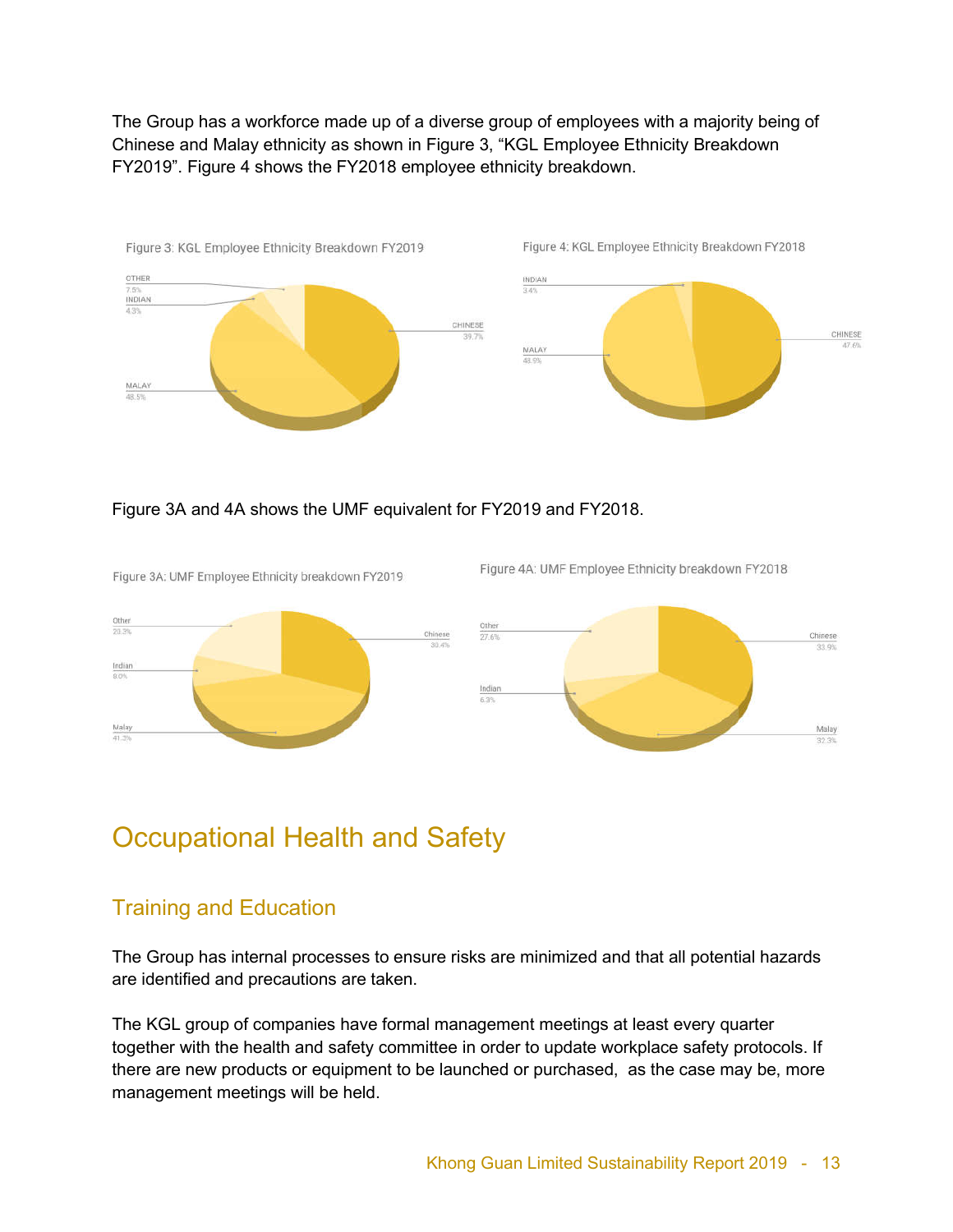UMF conducts safety training programmes annually. These include safety personal protective equipment (PPE) training and fire drills. In addition, we have off-site training for our staff in more specialised areas such as planning for chemical handling and confined space operations.

#### Access management

Access to the Group's facilities and offices is granted via an access card system with visitors requiring visit permits. The access control system will only provide cards to new employees after job confirmation with the Group. New employees prior to formal job confirmation will be registered as visitors.

#### Ill-health related to work

The Group documents all workplace-related health-related incidents along with a medical report. The Safety Committee will study how to avoid a recurrence of an incident and if deemed necessary, updated safety guidelines will be drafted by the Safety Committee for further dissemination and training.

Management strives to ensure that the health and safety of our employees is at the top of our priorities at every level of the Group. KGL and all its subsidiaries abide by government and industry health and safety regulations. We have adequate training for the workforce so that they may carry out their duties safely and confidently.

Environmental matters are of course one of the issues KGL takes most seriously and the Group remains committed to minimizing our environmental impact in all areas of the Group's operations while preserving and enhancing the quality of life for employees, customers and the communities in which we operate.

#### Diversity and Equal Opportunity

The Group has a non-discriminatory and equal opportunity employment hiring policy and will continue to monitor compliance with the policy carefully going forward.

#### Labour Practices and Grievance Mechanisms

The Group has a clear labour grievance procedure. Any affected staff can raise concerns with their Head of Department (HOD) and the HOD will forward the matter to management if required.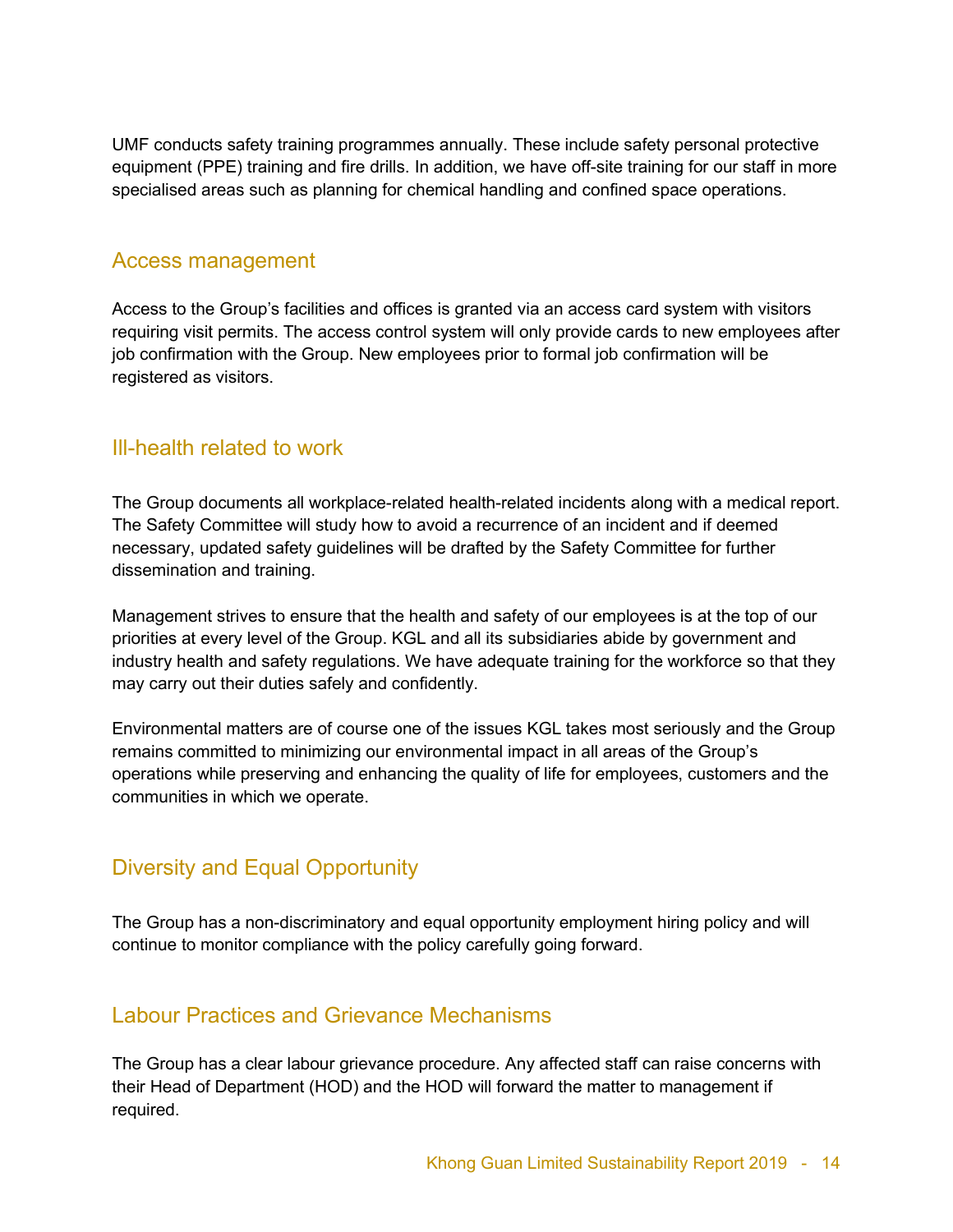All employees are subject to an annual performance review and are given constructive feedback for their future development.

#### Child Labour & Forced or Compulsory Labour

We do not tolerate the use of child labour, nor exploitation of children, in any of our operations and facilities. Child labour, as defined by the International Labour Organisation (ILO) Convention is "work by children under the age of 12; work by children under the age of 15 that prevents school attendance; and work by children under of age of 18 that is hazardous to the physical or mental health of the child".

We shall not employ children that fall into the definition as stipulated by ILO Convention.

We do not conduct business with partners who do not share our views on zero tolerance for child labour.

The Group is committed to ensuring that there is no forced or compulsory labour in any part of our business and in our supply chain partners. We are committed to ethical and responsible dealings in our business relationships. Going forward to strengthen adherence to our policy against child labour or exploitation of children.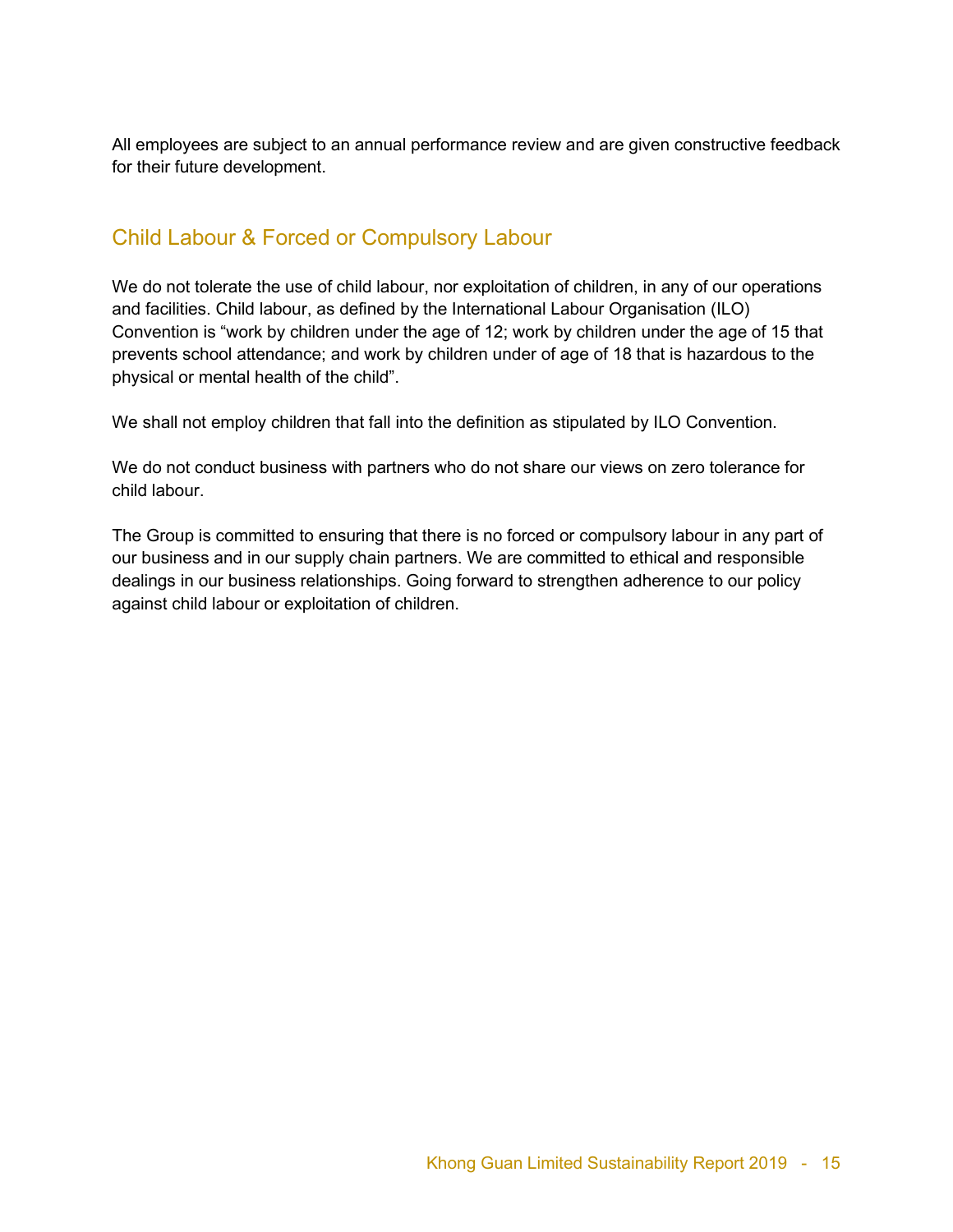#### Indigenous Rights

We do not discriminate and hiring is based on merits of the candidates. We will closely monitor compliance with the aforesaid hiring policy.

#### Anti-corruption Policies and Procedures

We shall not engage in bribery or any form of financial crime. We must never offer, promise or give bribes in connection with our business and we must never ask for or accept bribes. At KGL, we have company policies that all employees are made aware of the anti-corruption policies and procedures.

## Material Factor

## Regulatory Compliance

Throughout FY2019, there have been no incident of non-compliance with the socioeconomic goals, laws and regulations we have identified as relevant to the Group, which are described in more detail throughout this report.

#### Practices to manage regulatory compliance

Laws and regulations relevant to our operations are mainly Companies Act (Chapter 50), Listing Rules of the Singapore Exchange. The Group believes in instilling its employees with a culture of compliance and a high standard of ethics in carrying out their duties. This would mitigate any non-compliance as we understand good governance would allow the Group to manage its risks and opportunities, and deliver sustainable returns or value for our stakeholders.

#### **Employees**

All employees are briefed on the Code of Ethics and Business Conduct, and the Whistleblowing policy during the orientation and induction programme.

KGL and its subsidiaries receive regular updates from relevant authorities on changes to regulations, which are relevant to its operations. KGL receives regular updates from relevant authorities on changes to regulations. Staff members may also attend seminars to familiarise themselves with any such updates.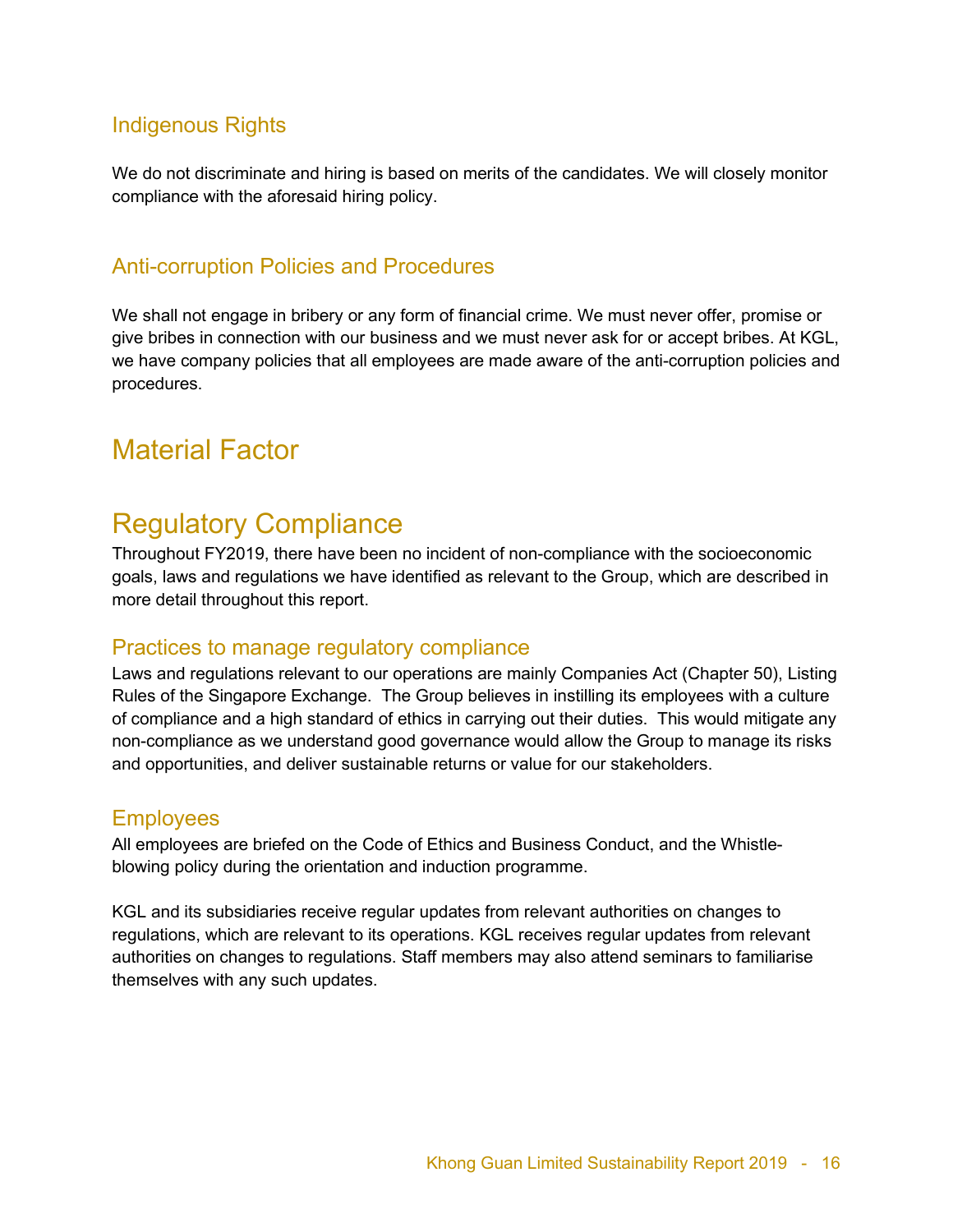#### Developed and implemented a Board Assurance Framework with an Enterprise Risk Management Framework

The Group regularly review its operations to identify significant risks it faces, the potential impact and likelihood of such risks, and the effective action plans undertaken to mitigate those risks.

#### Results of Monitoring Effectiveness

Audit Committee (AC) and the Board reviewed the effectiveness of the Group's internal controls in relation to significant risks, including financial, operational, compliance-related controls, as well as the risk management system and found them to be adequate and effective as at 31 July 2019.

#### Perpetual Target

KGL aims to maintain "zero" incidents of non-compliance with laws and regulations.

#### Performance for FY2019

We have maintained "100%" compliance and "zero" incidence of reported non-compliance with rules and regulations relevant to its operations in FY2019. The Group will continue to strive to maintain this record.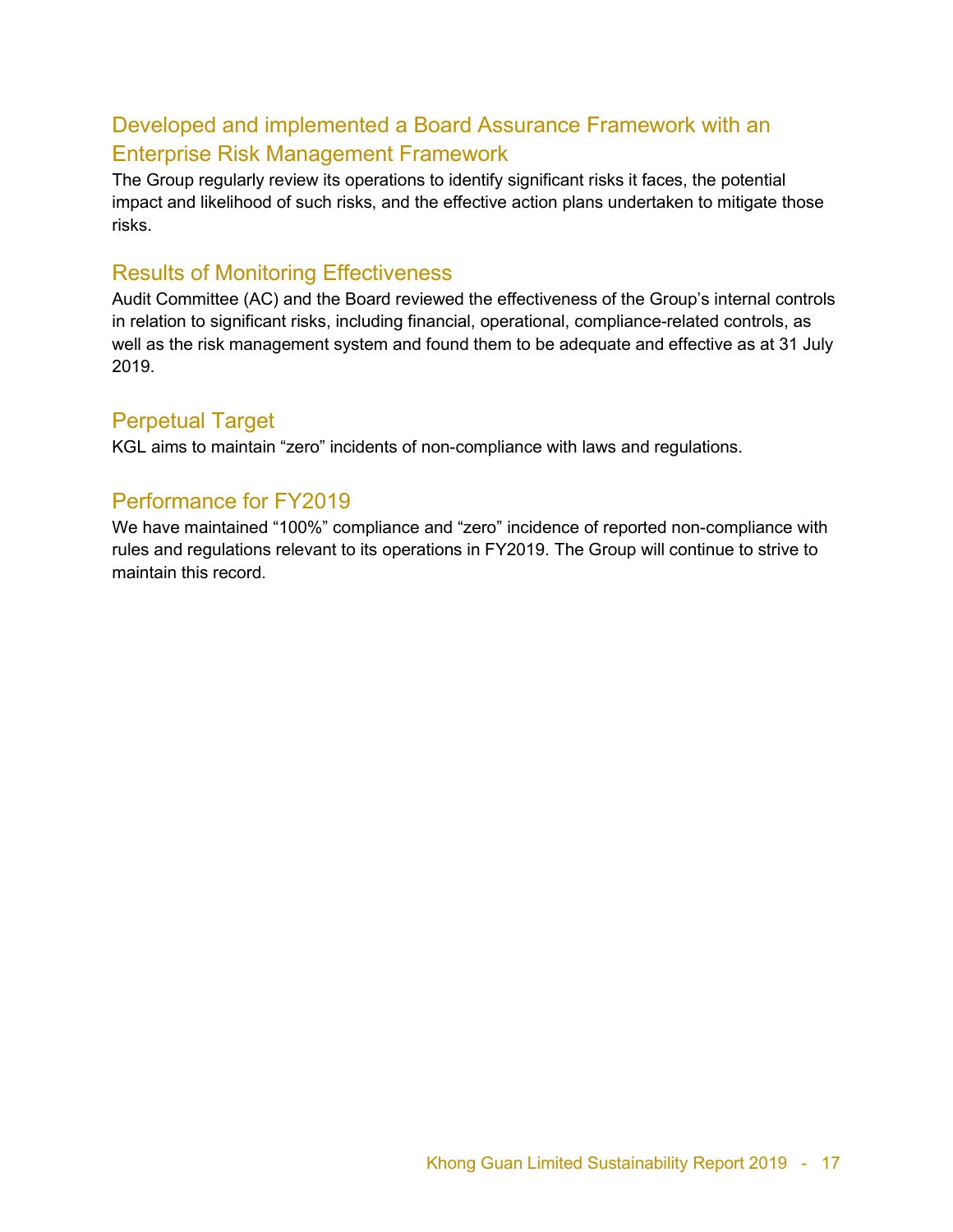# GRI Checklist

| <b>GRI</b>      | <b>GRI Standard Title</b>  | <b>GRI</b>        | <b>Disclosure Title</b>                            | Reference/Description                           |
|-----------------|----------------------------|-------------------|----------------------------------------------------|-------------------------------------------------|
| <b>Standard</b> |                            | <b>Disclosure</b> |                                                    |                                                 |
| <b>Number</b>   |                            | <b>Number</b>     |                                                    |                                                 |
| <b>GRI 102</b>  | <b>General Disclosures</b> | $102 - 1$         | Name of the organization                           | Khong Guan Limited                              |
| <b>GRI 102</b>  | <b>General Disclosures</b> | $102 - 2$         | Activities, brands, products, and                  | Annual Report 2019;                             |
|                 |                            |                   | services                                           | Sustainability Report -                         |
|                 |                            |                   |                                                    | <b>About our Business</b>                       |
| <b>GRI 102</b>  | <b>General Disclosures</b> | $102 - 3$         | Location of headquarters                           | Singapore                                       |
| <b>GRI 102</b>  | <b>General Disclosures</b> | 102-4             | Location of operations                             | Annual Report 2019                              |
| <b>GRI 102</b>  | <b>General Disclosures</b> | $102 - 5$         | Ownership and legal form                           | Annual Report 2019                              |
| <b>GRI 102</b>  | <b>General Disclosures</b> | 102-6             | Markets served                                     | Annual Report 2019;                             |
|                 |                            |                   |                                                    | <b>Sustainability Report -</b>                  |
| <b>GRI 102</b>  | <b>General Disclosures</b> | $102 - 7$         |                                                    | <b>Market Presence</b><br>Annual Report 2019;   |
|                 |                            |                   | Scale of the organization                          | Sustainability Report -                         |
|                 |                            |                   |                                                    | Employment                                      |
| <b>GRI 102</b>  | <b>General Disclosures</b> | $102 - 8$         | Information on employees and                       | <b>Sustainability Report-</b>                   |
|                 |                            |                   | other workers                                      | Employment                                      |
| <b>GRI 102</b>  | <b>General Disclosures</b> | 102-9             | Supply chain                                       | Sustainability Report -                         |
| <b>GRI 102</b>  | <b>General Disclosures</b> | 102-10            | Significant changes to the                         | Supply Chain                                    |
|                 |                            |                   | organization and its supply chain                  | <b>Sustainability Report -</b><br>Supply Chain  |
| <b>GRI 102</b>  | <b>General Disclosures</b> | 102-11            | Precautionary Principle or                         | Khong Guan does not                             |
|                 |                            |                   | approach                                           | specifically address the                        |
|                 |                            |                   |                                                    | precautionary approach                          |
| <b>GRI 102</b>  | <b>General Disclosures</b> | 102-12            | <b>External initiatives</b>                        | <b>Sustainability Report -</b>                  |
|                 |                            |                   |                                                    | Engagement of Key<br><b>Stakeholders</b>        |
| <b>GRI 102</b>  | <b>General Disclosures</b> | 102-13            | Membership of associations                         | <b>Sustainability Report -</b>                  |
|                 |                            |                   |                                                    | Lists of Memberships in                         |
|                 |                            |                   |                                                    | <b>Business Associations</b>                    |
| <b>GRI 102</b>  | <b>General Disclosures</b> | 102-14            | Statement from senior decision-                    | Sustainability Report -                         |
|                 |                            |                   | maker                                              | <b>Board Statement on</b>                       |
| <b>GRI 102</b>  | <b>General Disclosures</b> | 102-15            | Key impacts, risks, and                            | Sustainability<br>Annual Report 2019;           |
|                 |                            |                   | opportunities                                      | Sustainability Report -                         |
|                 |                            |                   |                                                    | Governance                                      |
| <b>GRI 102</b>  | General Disclosures        | 102-16            | Values, principles, standards,                     | Sustainability Report -                         |
|                 |                            |                   | and norms of behavior                              | Sustainable Governance                          |
| <b>GRI 102</b>  | <b>General Disclosures</b> | 102-17            | Mechanisms for advice and<br>concerns about ethics | Sustainability Report -<br>Labour Practices and |
|                 |                            |                   |                                                    | <b>Grievance Mechanisms</b>                     |
| <b>GRI 102</b>  | <b>General Disclosures</b> | 102-40            | List of stakeholder groups                         | Sustainability Report -                         |
|                 |                            |                   |                                                    | Engagement of Key                               |
|                 |                            |                   |                                                    | <b>Stakeholders</b>                             |
| <b>GRI 102</b>  | <b>General Disclosures</b> | 102-42            | Identifying and selecting<br>stakeholders          | Sustainability Report-<br>Engagement of Key     |
|                 |                            |                   |                                                    | Stakeholders                                    |